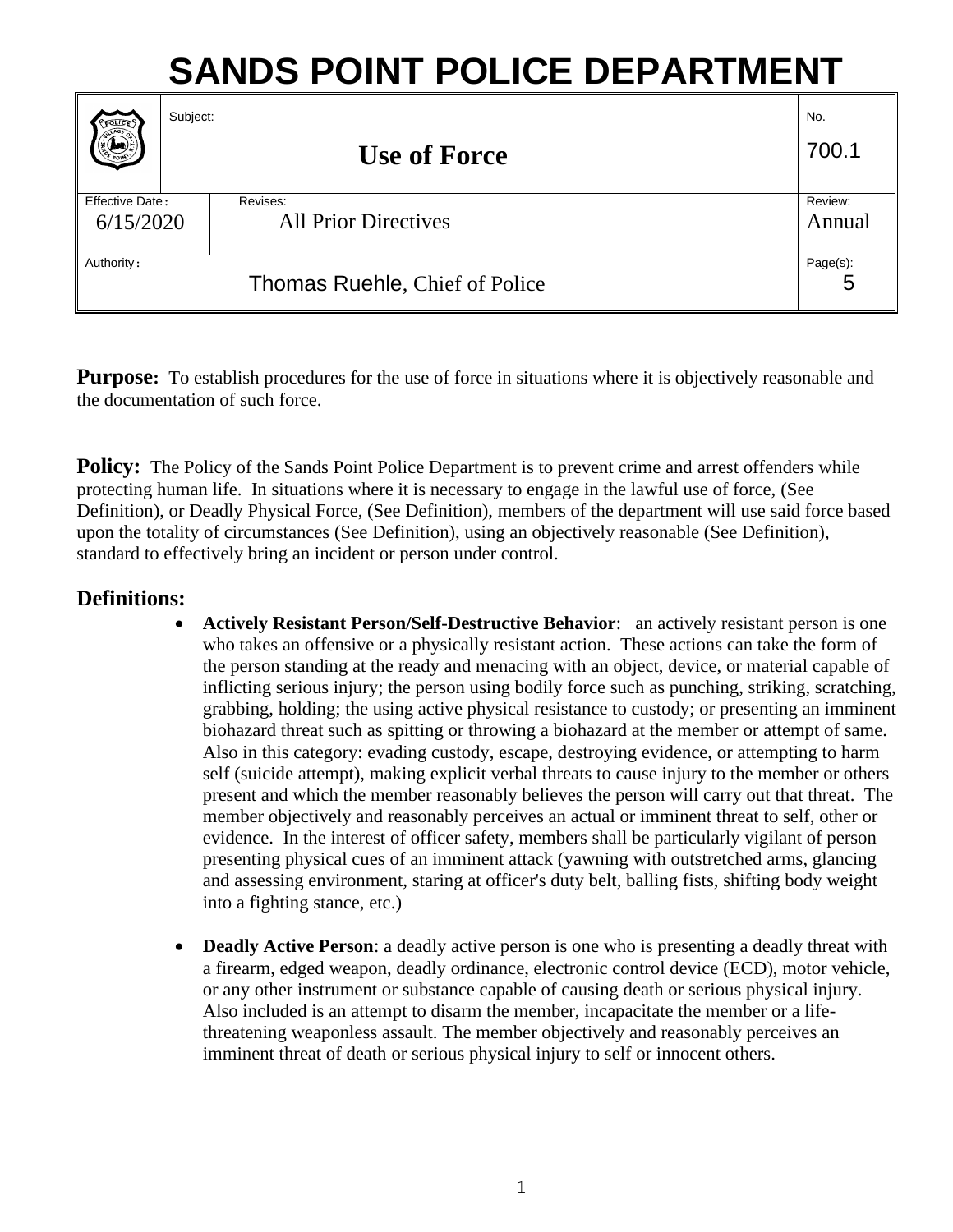- **Force:** means the following actions by a member: any physical strike or instrumental contact with a person, or any significant physical contact that restricts movement of a person. The term includes, but is not limited to, the brandishing, use or discharge of firearms; brandishing, use or deployment of electronic control devices, (ECDs); display, use of deployment of chemical spray; empty hands; the taking of a person to the ground; physical force such as kicks, punches, or martial arts techniques; compliance and control holds such as twist locks, wrist locks, pressure point; or the deployment of a canine. The term does NOT include escorting or handcuffing a person, with no or minimal resistance.
- **Deadly Physical Force:** means physical force which, under the circumstances in which it is used, is readily capable of causing death or other serious physical injury. (NYS Penal Law 10.00 (11)). It may involve firearms, but also includes any force or instrument of force, (i.e., vehicle, edged weapon), capable of causing death or serious physical injury. Deadly physical force includes the firing at or in the direction of a person, and head strikes with a police baton or any hard object. Deadly physical force is anything that severely restricts the breathing of a person.
- **Imminent:** does NOT mean immediate or instantaneous, but rather that an action is pending. Thus, a subject may pose an imminent danger even if he is not at that very moment pointing a weapon at an Officer. For example, imminent danger may exist if Officers have probable cause to believe any of the following:

1 - a subject possesses a weapon or is attempting to gain access to a weapon under circumstances indicating an intention to use it against the Police Officer or others, or

2 - a subject is armed and running to gain a tactical advantage of cover, or

3 - a subject with the capability of inflicting death or serious physical injury or otherwise incapacitating a police officer and is demonstrating an intention to do so, or 4 - a subject is attempting to escape from the vicinity of a violent confrontation

where the subject inflicted or attempted to inflict death or serious physical injury.

- **Intermediate Weapons**: compliance devices authorized, approved, and issued by the Sands Point Police Department and used to stop and control individuals when the use of force is reasonable and necessary. These instruments or devices include, but are not limited to, the following: OC pepper-spray, MEB or Monodnock Expandable Baton, electronic control device (ECD), a propelled beanbag round, and the deployment of a canine.
- **Objectively Reasonable**: an objective standard used to judge a police officer's actions. Under an objectively reasonable standard, a particular application of force must be judged through the perspective of a reasonable police officer possessing the same information and faced with the same circumstances as the officer who actually used force. The use of objectively reasonable force is not analyzed with hindsight, but will consider, where appropriate, the fact that the officers must make rapid decisions regarding the amount of force to use in tense, uncertain, and rapidly evolving situations.
- **Passively Resistant Person:** a passively resistant person is one who fails to follow voice commands. A passively resistant person may be verbally abusive using non-threatening language. A passively resistant person is also any person who resists arrest simply by passively refusing to comply as directed (dead weight). The police member does not objectively and reasonably perceive an imminent physical threat.
- **Physical Injury:** impairment of physical condition or substantial pain. (NYS Penal Law 10.00 (9)).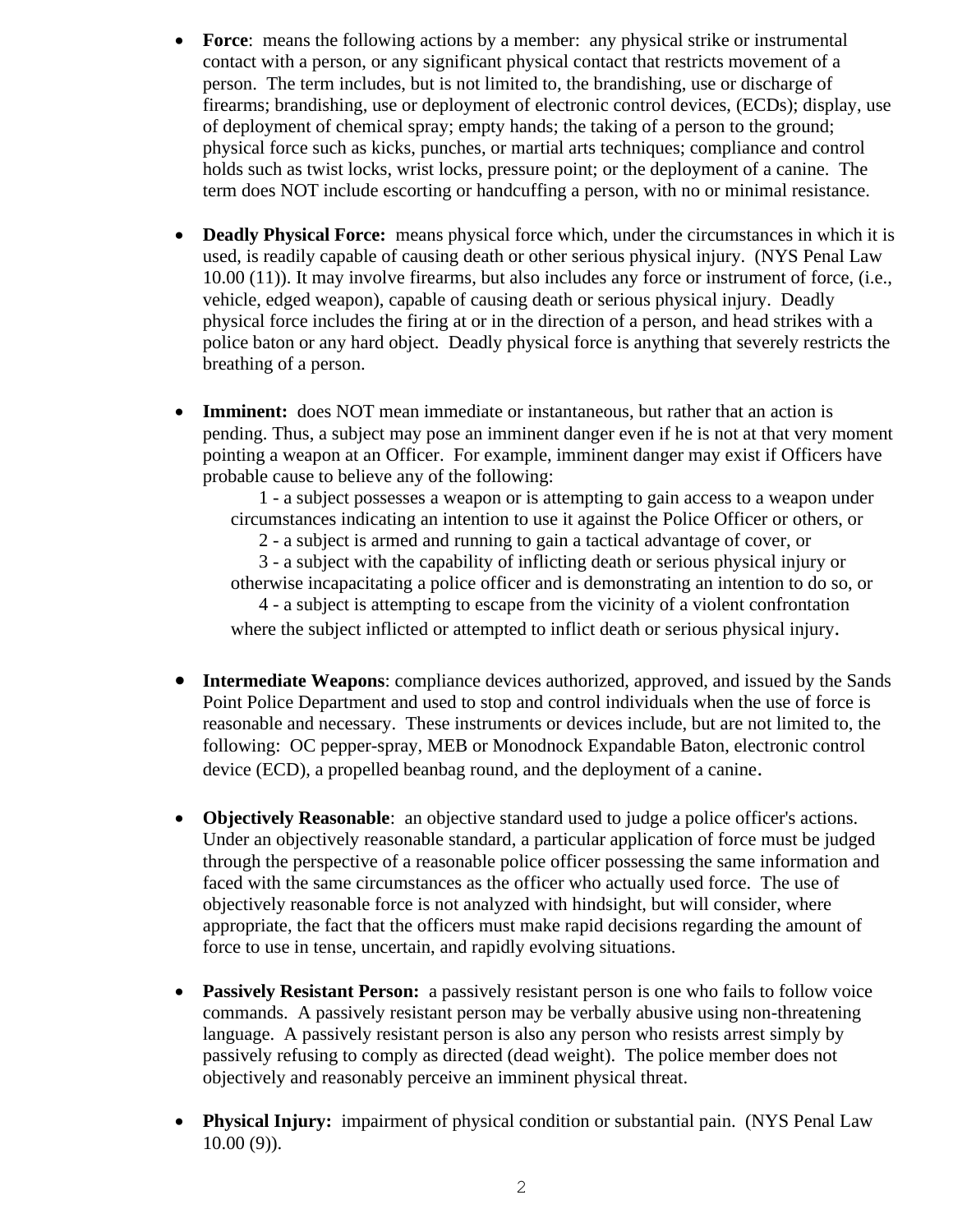- **Serious Physical Injury:** means physical injury which creates a substantial risk of death, or which causes death or serious and protracted disfigurement, protracted impairment of health or protracted loss or impairment of the function of any bodily organ. (NYS Penal Law 10.00 (10)).
- **Totality of circumstances:** the facts and circumstances of a particular case, including the severity of the crime, whether an individual poses and immediate threat to the safety of a police officer or others, and whether an individual is actively resisting arrest or attempting to evade flight, judged from the perspective of a reasonable police officer at the scene of an incident.

### **Rules:**

- 1- Members of the Sands Point Police Department will not use force except as provided by law.
- 2- Members of the Sands Point Police Department will render aid to a sick or injured person in accordance with their level or training and summon an ambulance if necessary.
- 3- Members of the Sands Point Police Department will not use choke holds, or restrict the breathing of any individual unless Deadly Physical Force is being used against that officer or another person.
- 4- Members of the Sands Point Police Department will not fire warning shots.
- 5- Members of the Sands Point Police Department will not fire shots from a moving vehicle or at a moving vehicle unless deadly physical force is being used upon a member or another person.

# **Procedure:**

#### **A. Use of Force: POLICE OFFICER**

1. Encounters a situation where the totality of circumstances suggests the use of force may be necessary.

Note: The totality of circumstances should be considered when deciding the force necessary to overcome resistance when trying to maintain control of a violent person or to effect an arrest.

Note: Force is authorized to be used when reasonably believed to be necessary to effect a lawful arrest or detention, prevent the escape of a person from custody, or in defense of one's self or another.

Note: Under the 4<sup>th</sup> Amendment, a police officer may only use such force as is "objectively reasonable" under the circumstances. The reasonableness of a particular use of force must be judged from the perspective of a reasonable person on scene.

- 2. Requests assistance, as necessary.
- 3. Initiates Mental Aided Persons procedure (OPS 300.1) if the subject appears to be suffering from mental illness or experiencing emotional distress.
- 4. Considers if the behavior displayed by the subject is viewed as:
	- a. A passively resistant person (See Definition)
	- b. An actively resistant person/self-destructive behavior (See Definition)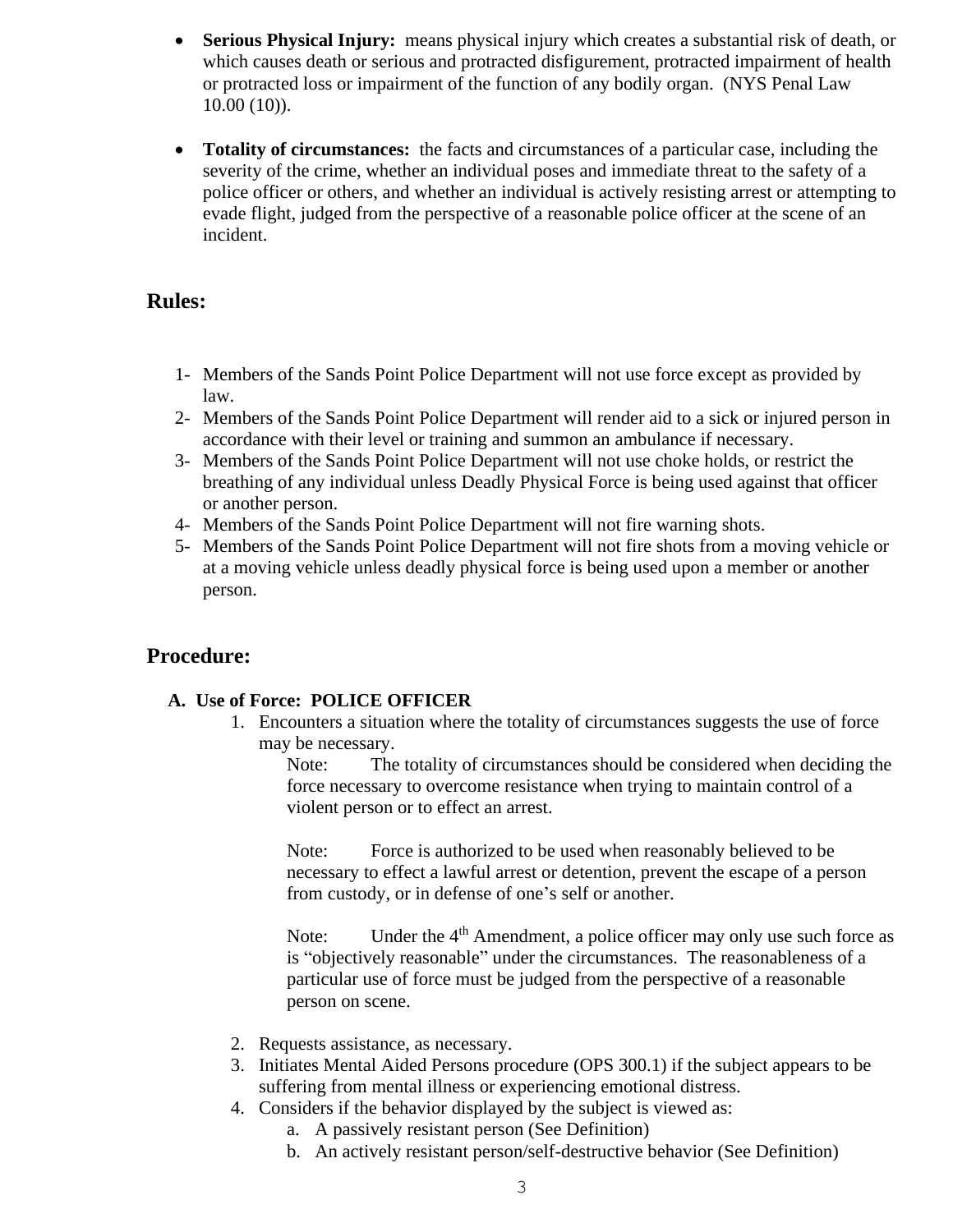- c. A deadly active person. (See Definition)
- 5. Considers additional factors that may be used in determining the reasonableness of force, including:
	- a. The severity of the crime or circumstance,
	- b. Whether the subject poses as immediate threat to the safety of the officers, himself or others,
	- c. Whether the subject is attempting to evade arrest by flight,
	- d. Knowledge, training, and the experience of the police officer,
	- e. The subject's age, size and relative strength,
	- f. Number of subjects at the scene,
	- g. Number of police officers at the scene,
	- h. Other environmental conditions or exigent circumstances.
- 6. If the use of force is not objectively reasonable, continues with the incident as appropriate.
	- Note: Force shall NOT be used by a member for the following reasons:
	- a. To coerce a confession from a subject in custody
	- b. To extract an item from the anus or vagina of a subject without a warrant, except where exigent circumstances are present,
	- c. To obtain blood, saliva, urine, or other bodily fluid or cells, from an individual for the purposes of scientific testing in lieu of a court order where required,
	- d. Against persons who are handcuffed or restrained unless it is used to prevent injury, escape, or otherwise overcome an active or passive resistance posed by the subject,
	- e. Whenever use of force is not legally justified.
- 7. If the use of force is objectively reasonable (See Definition) initiates use of force techniques if appropriate, such as:
	- a. Empty hand
	- b. Take down
	- c. Kick
	- d. Punch
	- e. Martial arts technique
	- f. Twist lock
	- g. Wrist lock
	- h. Pressure point
- 8. Intercedes to prevent the use of unreasonable force by another officer.
	- Note: Any officer present and observing another officer using force that he/she reasonably believes to be clearly beyond that which is objectively reasonable under the circumstances shall intercede to prevent the use of unreasonable force, if and when the officer has a realistic opportunity to prevent harm.
- 9. Promptly reports incident to a supervisor, if an officer observes another officer use force that exceeds the degree of force as described in Step 8.
- 10. Continually assesses the circumstances and, as appropriate, escalates or de-escalates the use of force.
- 11. If an intermediate weapon (See Definition) is necessary, initiates procedures including:
	- a. Notifying supervisor immediately that such weapon was deployed or even shown.
	- b. Supervisor will complete use of force form, and forward with his findings to the executive officer for review.
- 12. If the use of deadly physical force (See Definition) is necessary, (go to OPS 700.1a). (End of Procedure)
- 13. Restrains the subject once compliance is met.